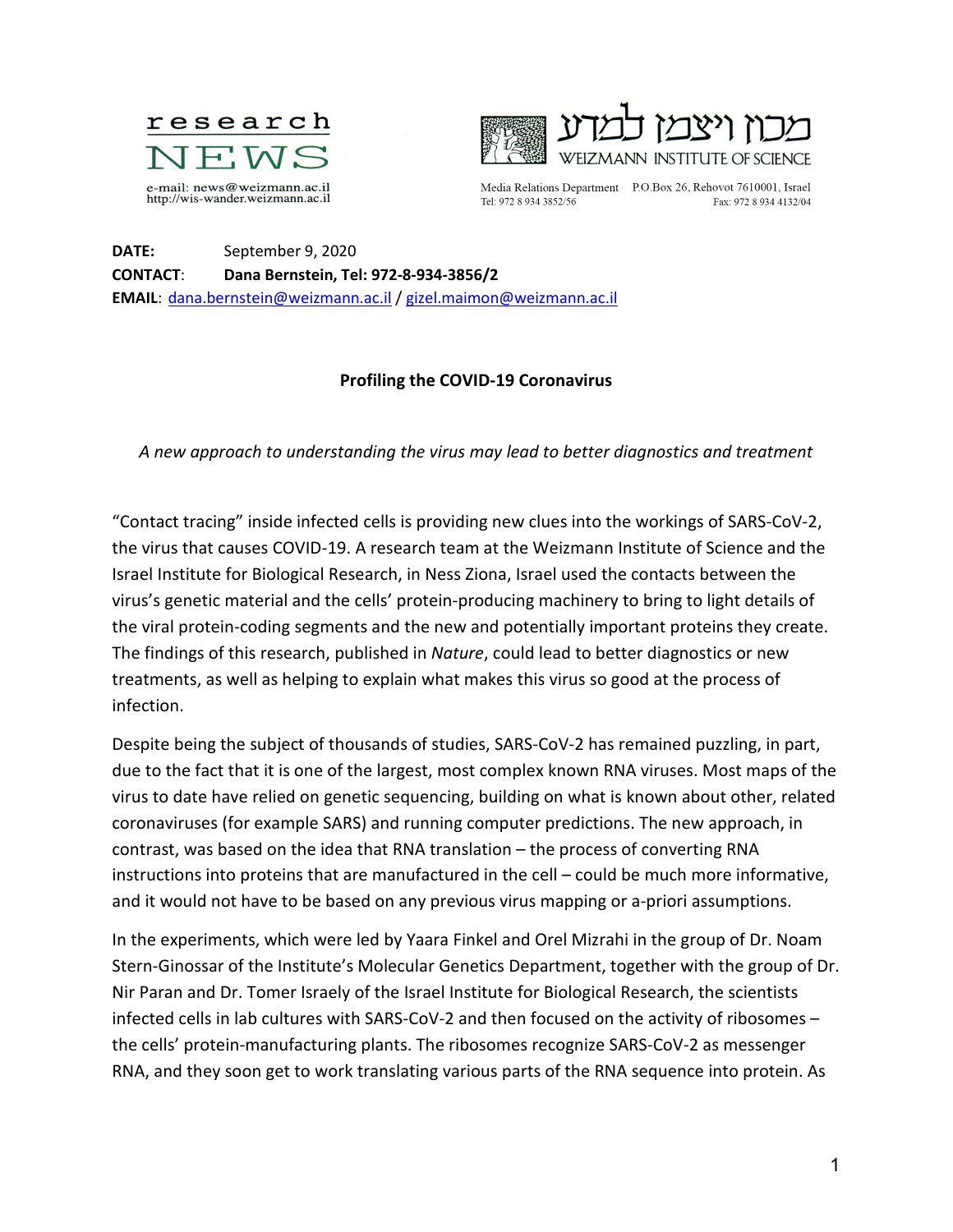the ribosomes pumped out strands of protein, the team froze the cells and detected all of the ribosomes and their products – human and virus alike.

The first contacts the researchers were looking for were so-called open reading frames (ORFs) – genetic notation that lets the ribosomes know where to begin and end the process in which the bits of protein code are read off and amino acids added one by one.

The research team identified 23 new protein sequences in the SARS-CoV-2 genome. The majority of these were short sequences – peptides, rather than real proteins – that may play a regulatory function, but four were full-fledged proteins. Because these proteins are encoded by the virus, regardless of their functions they might serve as antigens – foreign proteins that alert the immune system to action, including, possibly, the dangerous overreaction that causes severe sickness in some cases. Further research into these proteins might lead to a better understanding of the progression of the infection, as well as better ways of either treating COVID-19 or preventing the dangerous immune over-response. Nearly as important was the discovery that other proteins that "should" have been present, at least according to the various computational projections, were missing.

"The ribosome profiling method enabled us not only to precisely identify the sequences on the viral genome that get translated to protein, it gave us accurate quantities of the various proteins. Then we had enough information to compare SARS-CoV-2 with related coronaviruses, as well as with existing projections. The differences enabled us to identify genetic sequences encoding previously unknown proteins belonging to SARS-CoV-2," says Stern-Ginossar.

The group further revealed some of the secrets of SARS-CoV-2's success in infecting cells. After testing the efficiency of SARS-CoV-2 in several different kinds of cell, they found that certain epithelial cells that line the lungs are, as suspected, the most willing hosts. The studies also revealed another viral recipe for success: The viruses simply manage to replicate rapidly, so that the amount of viral RNA in the cell quickly overwhelms the human RNA. "It does not need special proteins on its 'membrane-piercing spike' or special signals to the ribosome; it just needs numbers," says Stern-Ginossar.

This protein-making profile of SARS-CoV-2 will hopefully provide the basis for new research in several directions. For one, the identification of unique antigens could lead to the development of accurate, inexpensive, rapid tests for the disease. This identification could also help predict which patients will develop severe disease, as well as providing new insights for research into the development of drugs and vaccines.